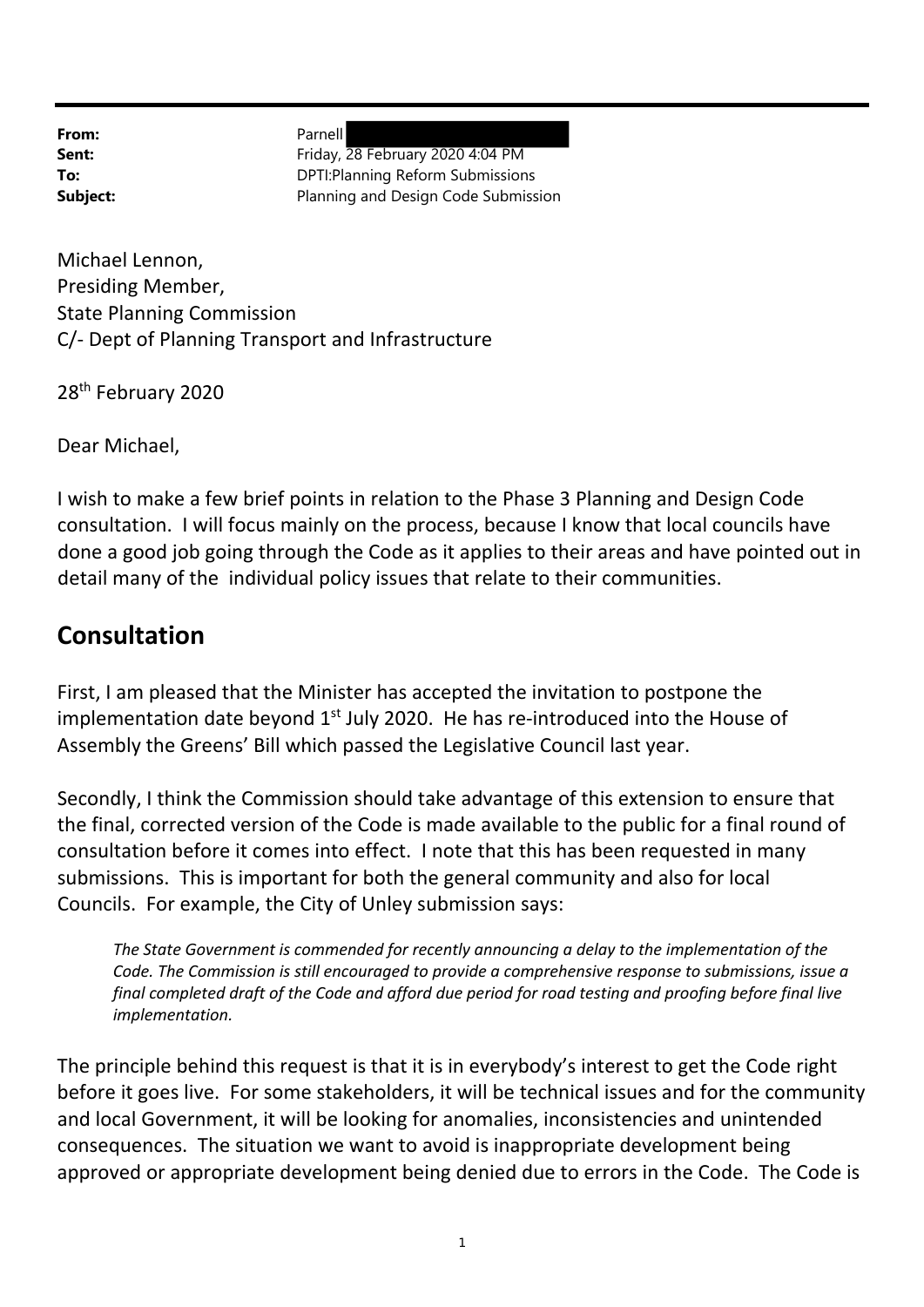a legal document that can be relied on in Court. We do not want to see litigation where the legal argument is "I know that's what it says, but that's a mistake".

My personal favourite "mistake" is in the Bowden Brompton area where the Code allows 8 storey buildings provided they are no more than 4 metres high! Nobody is suggesting that it is deliberate considered policy. It is clearly a mistake, but which is correct? Storeys or metres?

The Commission has already admitted to errors and promised to fix them. However, what the community expects is that they actually are fixed and we can see that they are fixed before the Code becomes law. Last year, I raised the issue of the zoning of National Parks. The Commission has agreed that they should all be zoned for "Conservation", yet this still has not been fixed. The Phase 1 Outback Code went live 8 months ago and the problem still remains. Whilst this may not have resulted in any inappropriate development approvals to date, an 8‐month "window" with incorrect planning policy could be a disaster in the Metropolitan area where most development applications are lodged. To put it bluntly, we want to see that you have fixed things BEFORE they become law and to have the ability to highlight any further issues before they become legal problems.

What the Commission should do is to make all of the corrections and changes "live" on the website before the commencement date and then provide the community with at least one month to provide final feedback. This would also be the period of "road testing and proofing" requested by Councils.

The Minister has suggested he needs a three month delay for Phase 3 with the start date pushed back to at least  $1<sup>st</sup>$  October. There is no legal or practical reason why a final round of consultation isn't possible before then. I note that my Bill to postpone the commencement of the Code gives complete control to the Minister to set a commencement date and that more than one postponement is allowed if that is required.

# **"Like for like"**

One of the areas of most concern to the community has been where the translation of planning policy from the old system to the new has resulted in significant changes to planning policy. This flies in the face of the promise that the first iteration of the Code would be "like for like" and that any significant changes to policy would be in subsequent Code variations, where they could be properly debated in the community. As the Local Government Association points out:

"[Like for like] has not occurred, with many councils set to lose significant policy detail, as well as highly *effective policy tools such as concept and structure plans. Much of this lost content has been developed and refined over many years and represents a significant investment of both public money and the time and expertise of councils and state government, as well as the goodwill of communities and stakeholders involved in the policy development process."*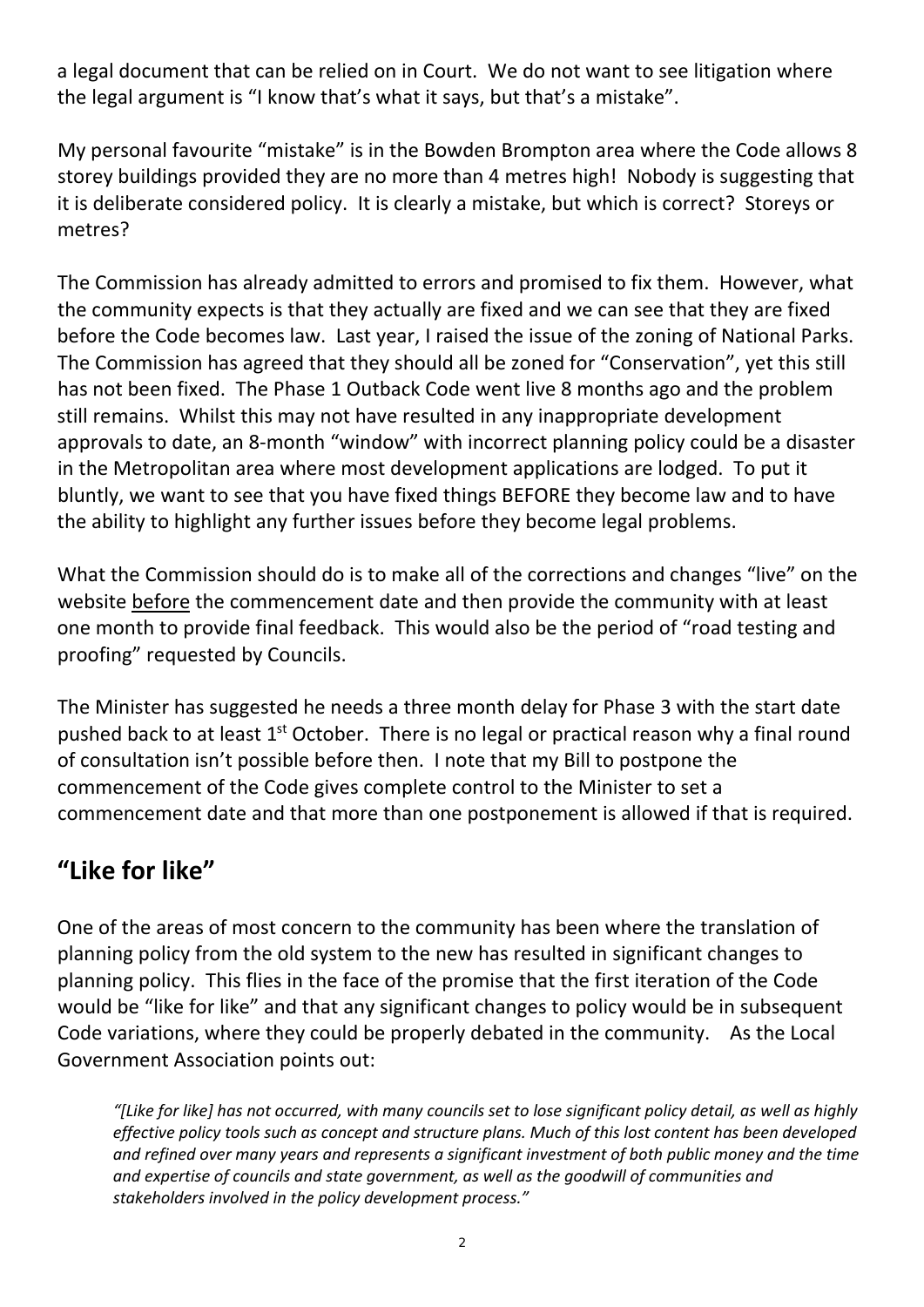In my submission, this goes to the heart of the credibility of the process. When "like for like" is promised, but what is delivered are significant variations to key matters such as minimum allotment sizes, building heights and other changes, this leads to suspicion. I'm often asked: "what other changes have they snuck through in these thousands of pages?" The truth is, we don't know, because the Commission has not seen fit to highlight policy changes in any comprehensible manner.

# **State Planning Policies**

It is hard see any clear connection between the State Planning Policies and the Code. The whole purpose of the SPPs was to inform the Code, so this is a major failure. In my submission, one of the jobs for the Commission over the next few months should be to identify how the Code supports each of the State Planning Policies. Where there is an inconsistency, the Code should be revised.

### **Heritage**

There is now clearly documented evidence from a number of Councils that the level of protection offered to "Contributory items" under the current Development Plan will be weakened under the Code.

My submission is that Contributory items should continue to be individually listed in the Code and supported by appropriate policy that gives them the same level of protection they currently enjoy.

### **Technical issues**

Finally, I would hope that when the zoning and overlay mapping is finished, that it will include the ability for users to directly access the policy for the various zones, sub‐zones and overlays directly from the map. In other words, the map should include clickable links to policy from the drop down menu. At present, users need to go back and forth from the map to the Code with no direct link between the two. Also, the "ID" numbers for the various zones and overlays does not appear to be indexed or searchable in the Code. This should not be too hard to fix.

Yours faithfully,

Mark Parnell MLC, LLB, BCOMM, MRUP

#### **Mark Parnell MLC**

\_\_\_\_\_\_\_\_\_\_\_\_\_\_\_\_\_\_\_\_\_\_\_\_\_\_\_\_\_\_\_\_\_\_\_\_\_\_\_\_\_\_\_\_\_\_\_\_\_\_\_\_\_\_\_\_\_\_\_\_\_\_\_\_ Parliament House, North Tce, Adelaide SA 5000 Ph. 08 8237 9111 │ parnell@parliament.sa.gov.au │Follow Mark on **Facebook**, **Twitter** & **Instagram**